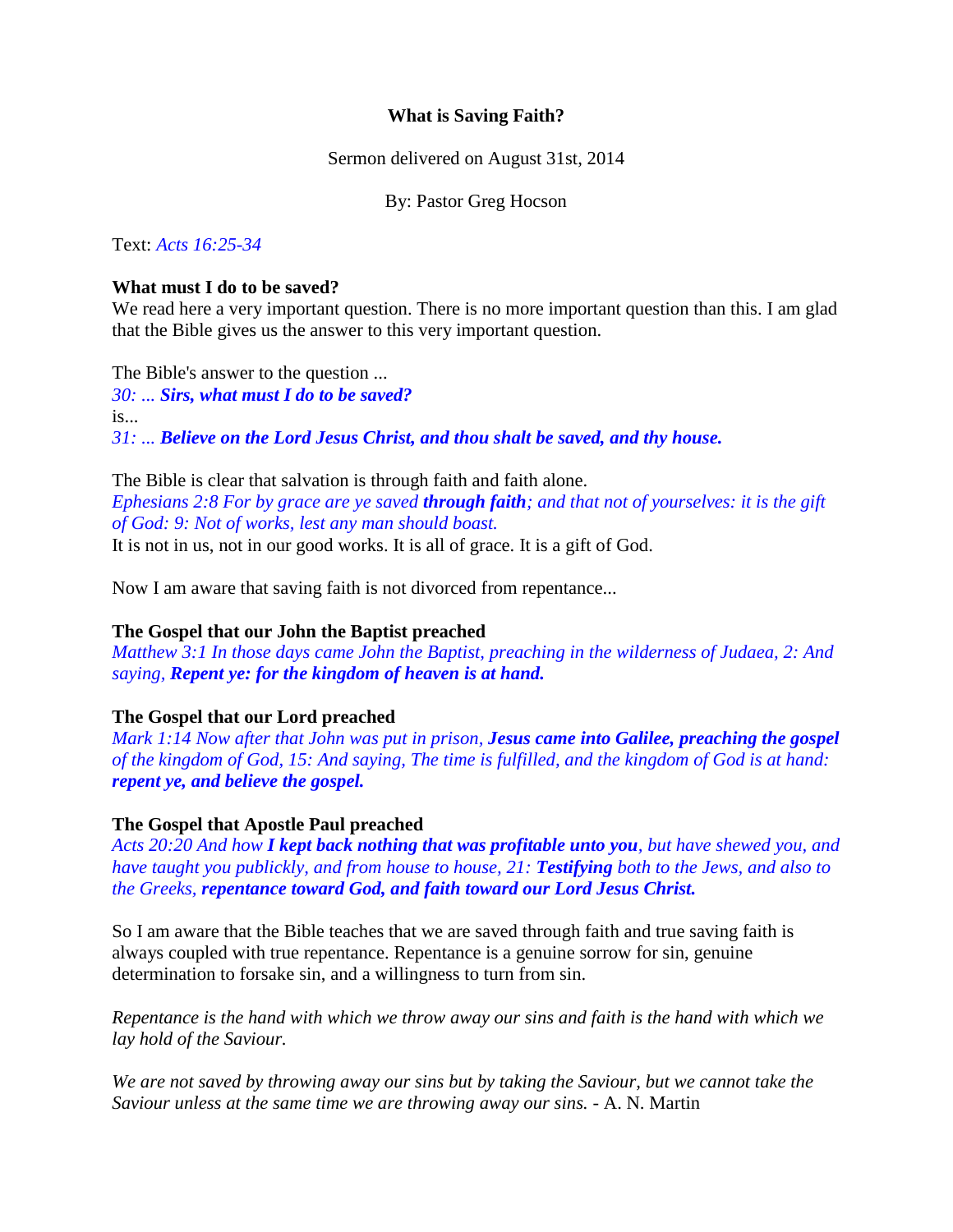But today's message is not about repentance. I will talk about repentance in the Sundays to come. But today I want to talk about faith.

Those who truly trusted Jesus Christ will go to Heaven when they die. **However, the same Bible also teaches that not all professed belief in Jesus Christ is truly saving belief in Jesus Christ.** The Bible teaches that there are kinds of faith that are not true and therefore cannot save. The Bible speaks of people who are saved by faith, but the same Bible also speaks of those who have "faith," yet are not saved.

*Hebrews 10:38 Now the just shall live by faith: but if any man draw back, my soul shall have no pleasure in him. 39: But we are not of them who draw back unto perdition; but of them that believe to the saving of the soul.*

But we are not like those who turn away from God to their own destruction, but **we have believed and are saved.**

*1 Corinthians 15:1 Moreover, brethren, I declare unto you the gospel which I preached unto you, which also ye have received, and wherein ye stand; 2: By which also ye are saved, if ye keep in memory what I preached unto you, unless ye have believed in vain.*

... unless, of course, your faith is not real and worthless.

There is a faith that saves but there are also kinds of faith that do not save.

Let me say this, someone may be saved without understanding the full truth of faith and repentance, without grasping the reality of the Lordship of Christ, without fully understanding the call to obedience. Their knowledge maybe limited but their conversion and salvation is real.

### **What am I trying to accomplish in this message?**

I want each and every one here this morning to be fully settled in their salvation. Because **unless your settled in this matter of salvation you will be unsettled in many things** - sanctification, service, connection with the church, etc.

#### **What is saving faith?**

Let's start by looking on five different spurious faiths.

#### **I - What it is not**

#### **1. Demonic faith** (faith of the demons)

*James 2:19 Thou believest that there is one God; thou doest well: the devils also believe, and tremble.*

The demons, for example, strongly believe in the existence of God and the Lordship of Christ.

In the Gospels, you will see that the demons confess the power, justice, and glory of the Lord Jesus Christ.

*Mark 3:7 But Jesus withdrew himself with his disciples to the sea: and a great multitude from Galilee followed him, and from Judaea, 8: And from Jerusalem, and from Idumaea, and from beyond Jordan; and they about Tyre and Sidon, a great multitude, when they had heard what great things he did, came unto him. 9: And he spake to his disciples, that a small ship should*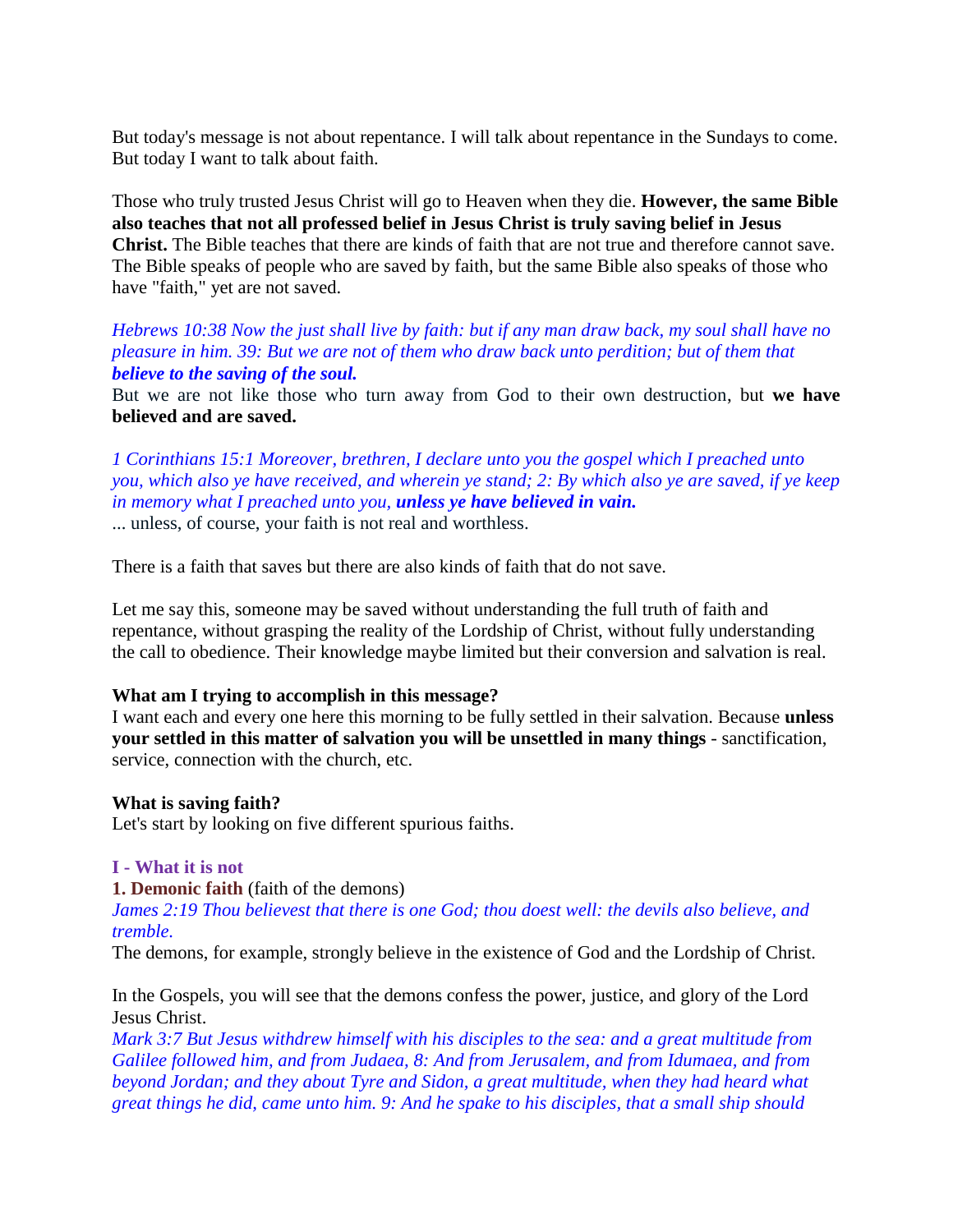*wait on him because of the multitude, lest they should throng him. 10: For he had healed many; insomuch that they pressed upon him for to touch him, as many as had plagues. 11: And unclean spirits, when they saw him, fell down before him, and cried, saying, Thou art the Son of God.*

*Matthew 8:28 And when he was come to the other side into the country of the Gergesenes, there met him two possessed with devils, coming out of the tombs, exceeding fierce, so that no man might pass by that way. 29: And, behold, they cried out, saying, What have we to do with thee, Jesus, thou Son of God? art thou come hither to torment us before the time? 30: And there was a good way off from them an herd of many swine feeding. 31: So the devils besought him, saying, If thou cast us out, suffer us to go away into the herd of swine.*

Yet, though the demons believe and tremble at the Lord, their "faith" is not "saving".

# **2. Dead faith**

*James 2:14 What doth it profit, my brethren, though a man say he hath faith, and have not works? can faith save him? 15: If a brother or sister be naked, and destitute of daily food, 16: And one of you say unto them, Depart in peace, be ye warmed and filled; notwithstanding ye give them not those things which are needful to the body; what doth it profit? 17: Even so faith, if it hath not works, is dead, being alone. 18: Yea, a man may say, Thou hast faith, and I have works: shew me thy faith without thy works, and I will shew thee my faith by my works. 19: Thou believest that there is one God; thou doest well: the devils also believe, and tremble. 18: But wilt thou know, O vain man, that faith without works is dead?*

## *Verses 21-24*

Abraham proved his faith by his action - when he offered Isaac upon the altar. *Verse 25*

Rahab the harlot proved her faith by her action - when she received the messengers and sent them another way.

*26: For as the body without the spirit is dead, so faith without works is dead also.*

The whole burden of these passages is to show that faith that does not produce good works is dead faith.

*We are saved by faith alone but the faith that saves is not alone.*

When true faith exists, good works will necessarily follow. The good works are not part of faith. It does not make our salvation complete. **We do not do good works in order to be saved, we necessarily do good works because we are already saved.** We do not good works to make our salvation complete. Good works are the outcome of faith. They are the fruit not the root of salvation. They flow from faith. It is faith alone that receives God's gift of justification, but the faith that justifies will never be alone; it will always manifest itself in good works.

### **3. Historical faith**

This is the kind of faith that believes the facts about Christ and His works. He believes in Christ, but only as an article of faith. Mental assent or mental acknowledgment of the existence of Christ. There are millions upon millions of people who acknowledge that there was a man named Jesus who walked on earth more than 2000 years ago. They have mental assent but they do not go beyond head belief.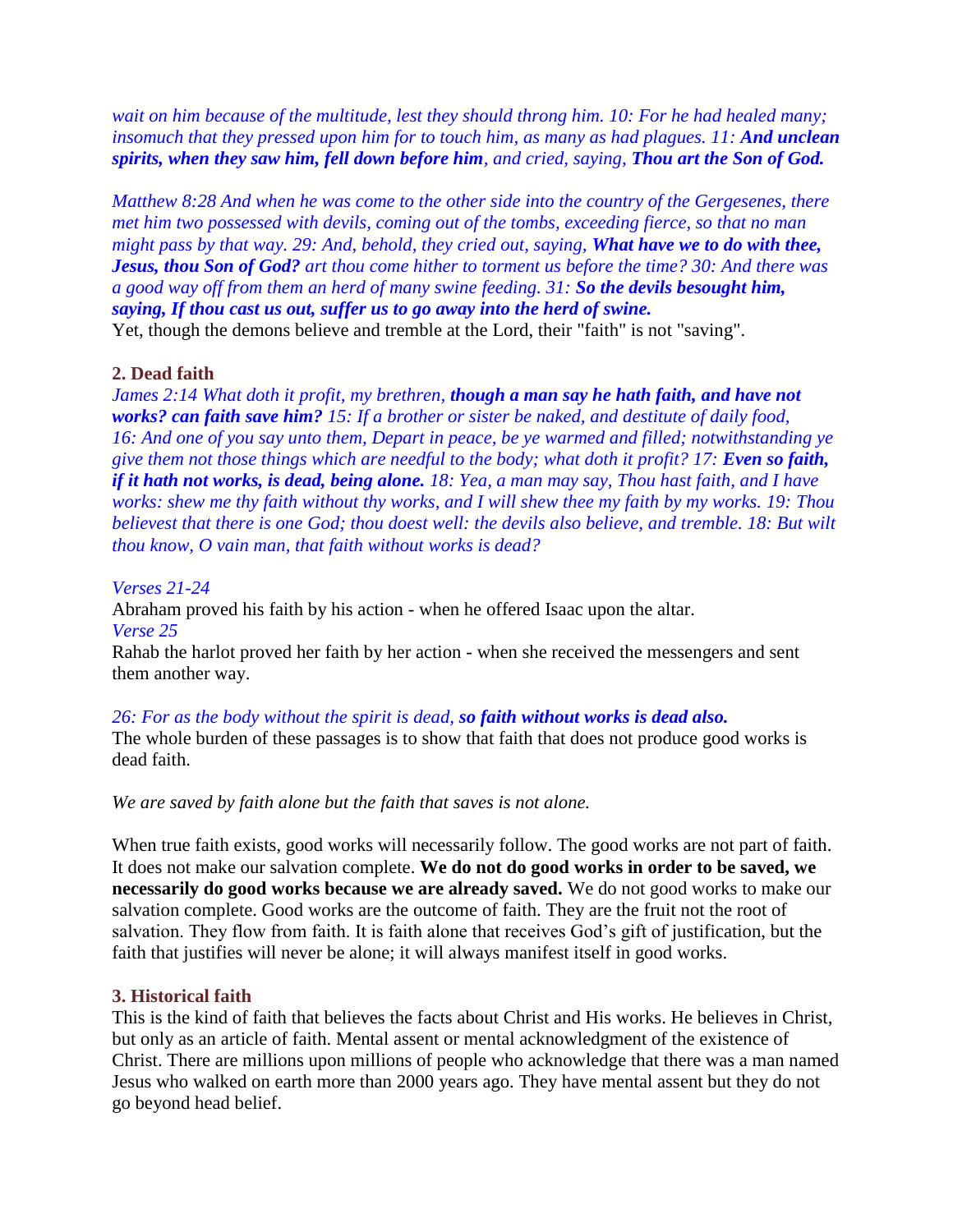## **4. Temporary faith**

*Luke 8:13 They on the rock are they, which, when they hear, receive the word with joy; and these have no root, which for a while believe, and in time of temptation fall away.*

In the parable of the sower, the Lord tells us that when the farmer sow the seeds, some fell on the wayside, others on a rocky good, still others on a thorny ground, and still others on a good ground. The seeds represent the Word of God and the ground represents the heart. The Lord continues to tell us that some men "receive the word with joy"—but only for a while. They give up the Lord Jesus either because of persecution or because they are too busy with other things. Again, their enthusiasm for religious things is real, but because it wears off, it's not a saving faith. They turned away because their faith is spurious. It had no root. This does not mean they lost their salvation. No, the Bible is clear that once a person is saved he or she will never lose that salvation. They turned away because their faith was not real in the first place.

*1 John 2:18 Little children, it is the last time: and as ye have heard that antichrist shall come, even now are there many antichrists; whereby we know that it is the last time. 19: They went out from us, but they were not of us; for if they had been of us, they would no doubt have continued with us: but they went out, that they might be made manifest that they were not all of us.*

Saving faith is not a temporary faith, that lasts for a time, and then vanishes.

### **5. Miraculous faith**

Faith based on signs and wonders.

*John 2:23 Now when he was in Jerusalem at the passover, in the feast day, many believed in his name, when they saw the miracles which he did. 24: But Jesus did not commit himself unto them, because he knew all men, 25: And needed not that any should testify of man: for he knew what was in man.*

#### *Acts 8:9-18*

*Acts 8:19 Saying, Give me also this power, that on whomsoever I lay hands, he may receive the Holy Ghost. 20: But Peter said unto him, Thy money perish with thee, because thou hast thought that the gift of God may be purchased with money. 21: Thou hast neither part nor lot in this matter: for thy heart is not right in the sight of God. 22: Repent therefore of this thy wickedness, and pray God, if perhaps the thought of thine heart may be forgiven thee.*

These are examples of what Paul called *"believed in vain."* They believed in vain, that is, their faith was not real in the first place.

#### **II - What it is**

Two things I want us to understand and remember as we think of true saving faith ...

#### **1. Jesus Christ is the object of true saving faith**

*30: And brought them out, and said, Sirs, what must I do to be saved? 31: And they said, Believe on the Lord Jesus Christ, and thou shalt be saved, and thy house.*

The object of true saving faith is the Lord Jesus Christ.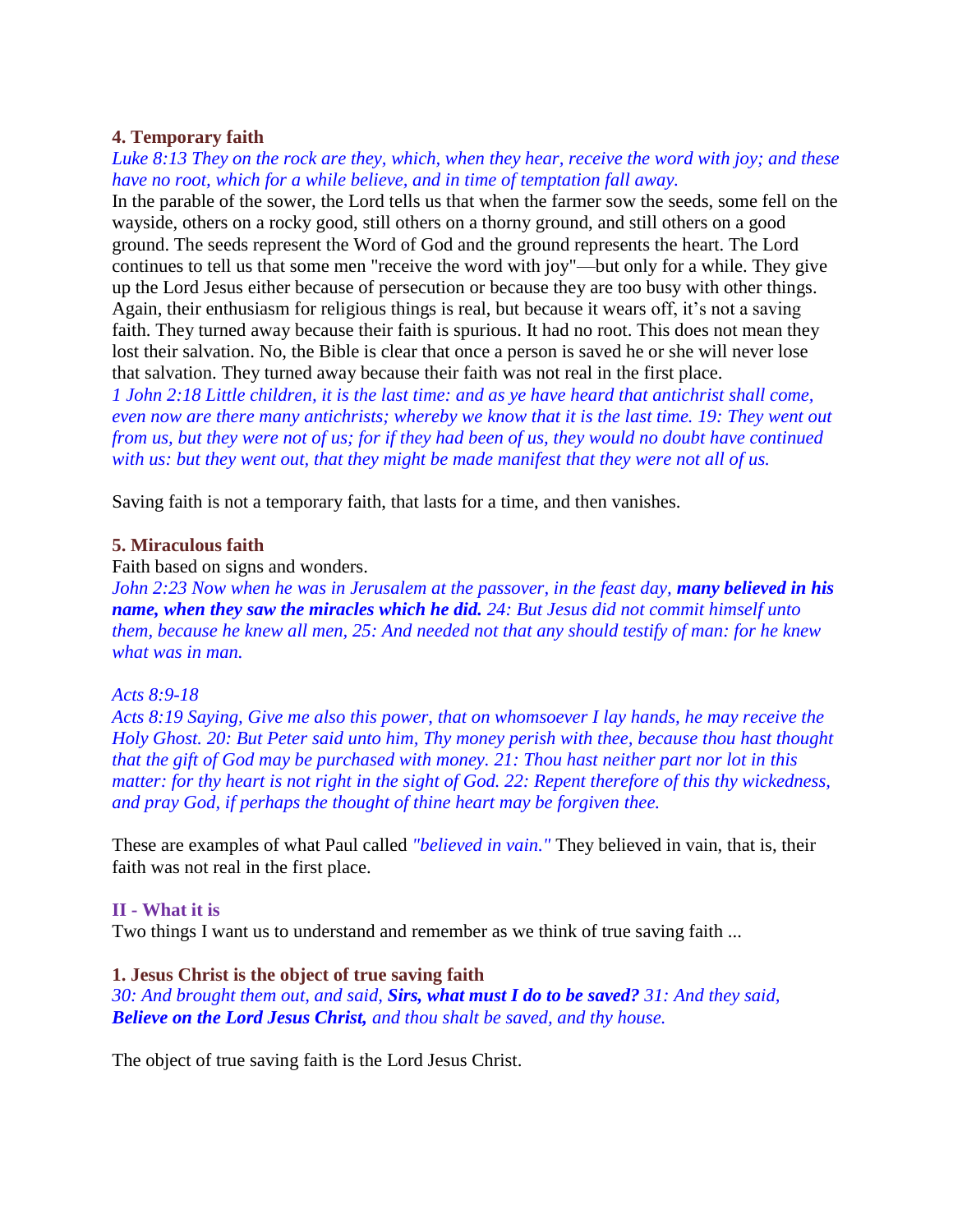*John 3:16 For God so loved the world, that he gave his only begotten Son, that whosoever believeth in him should not perish, but have everlasting life.*

*John 3:36 He that believeth on the Son hath everlasting life: and he that believeth not the Son shall not see life; but the wrath of God abideth on him.*

Acts 20:21 Testifying both to the Jews, and also to the Greeks, repentance toward God, and **faith** *toward our Lord Jesus Christ.*

*John 1:29 The next day John seeth Jesus coming unto him, and saith, Behold the Lamb of God, which taketh away the sin of the world.*

Salvation is in a Person. The object of faith is Jesus Christ not simply His teachings or doctrines. Strictly speaking, it is not simply acknowledging or even believing the fact that He died and rose again. Before I got saved, I believed all those facts about Christ and yet I was still lost.

Again, it is the person who is the object of saving faith. To be more accurate the object of saving faith is not, the atonement, but **the Lord Jesus Christ, Who made atonement**. It is the Lord Jesus Christ who died and rose from the dead.

*Romans 10:9 That if thou shalt confess with thy mouth the Lord Jesus, and shalt believe in thine heart that God hath raised him from the dead, thou shalt be saved. 10: For with the heart man believeth unto righteousness; and with the mouth confession is made unto salvation. 11: For the scripture saith, Whosoever believeth on him shall not be ashamed. 12: For there is no difference between the Jew and the Greek: for the same Lord over all is rich unto all that call upon him. 13: For whosoever shall call upon the name of the Lord shall be saved.*

Trust His Person. Believe, not simply upon His saving death, but upon Him, the living Saviour.

# **There must be a trustful attachment to Christ not just His teachings and doctrines and even His work.**

*John 1:12 But as many as received him, to them gave he power to become the sons of God, even to them that believe on his name:*

*Matthew 11:28 Come unto me, all ye that labour and are heavy laden, and I will give you rest. 29: Take my yoke upon you, and learn of me; for I am meek and lowly in heart: and ye shall find rest unto your souls. 30: For my yoke is easy, and my burden is light.*

*Acts 4:10 Be it known unto you all, and to all the people of Israel, that by the name of Jesus Christ of Nazareth, whom ye crucified, whom God raised from the dead, even by him doth this man stand here before you whole. 11: This is the stone which was set at nought of you builders, which is become the head of the corner. 12: Neither is there salvation in any other: for there is none other name under heaven given among men, whereby we must be saved.*

### **2. Jesus Christ is the Saviour not Faith**

Faith is just the means or the channel. Faith is not the Saviour. The Lord Jesus Christ is the Saviour.